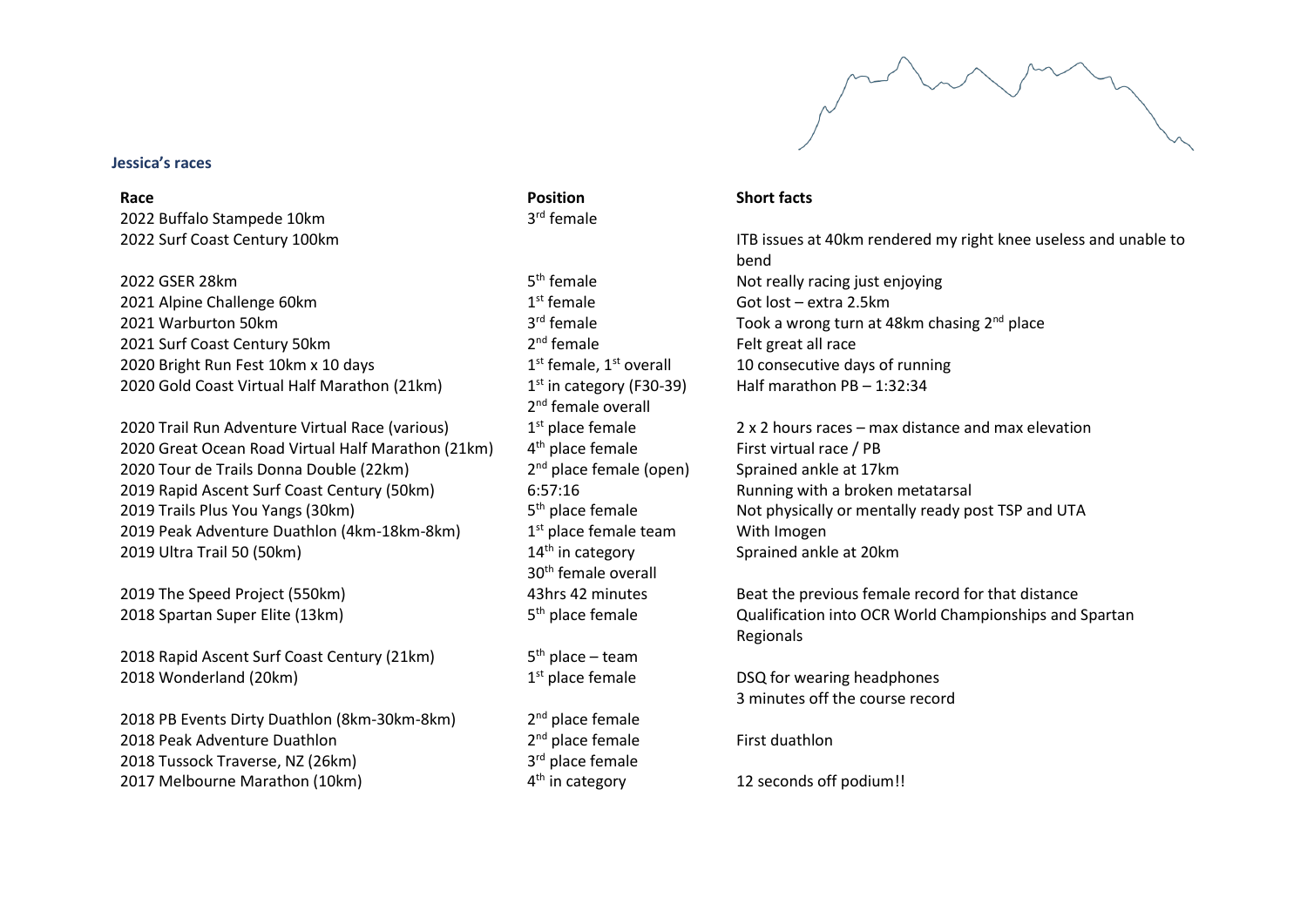10km PB at 40:20 Overall Trail Running Series Winner First attempt at multi day race

First attempt at half marathon trail

New course record

Overall V Trail Series female winner

2017 The Trail Running Series Race 4 (10km)  $1<sup>st</sup>$  place female 2017 Rapid Ascent Lara Pinta Multi Day Race (11km, 20km, 22km, 30km) 2017 Trails Plus You Yangs (21km) 1<sup>st</sup> place female 2017 The Trail Running Series Race 3 (12km) 2017 The Trail Running Series Race 2 (10km) 2017 The Trail Running Series Race 1 (11km) 2017 Trails Plus Macedon Ranges (10km)  $1<sup>st</sup>$  place female 2017 Run the Dog (10km) 2 2017 Rollercoaster Run (22km)  $2^{nd}$  place female<br>2017 V Trail Series Race 3  $1^{st}$  place female 2017 V Trail Series Race 3 2017 V Trail Series Race 2 2016 V Trail Series Race 1 2016 The Trail Running Series Race 2 (7km) 2016 Trails Plus You Yangs (15km) 1

# **Imogen's races**

| <b>Trail races</b>                                         | <b>Position</b>                                 | <b>Short facts</b> |
|------------------------------------------------------------|-------------------------------------------------|--------------------|
| 2020 UTMB Virtual 50km                                     | $3rd$ in category, $7th$ female overall         |                    |
| 2019-2020 King of the Hills half marathon (trail) - Race 4 | 8th female overall, 7th in category             |                    |
| 2019-2020 AVOHK Reservoir Series                           | 1st place in category, 2nd & 3rd female overall |                    |
| - Races $2 & 3 (12km + 8km)$                               |                                                 |                    |
| 2019 Barclays Moontrekker (40km)                           | 10 <sup>th</sup> female overall                 | Pretty muc         |
| 2019: Action Asia Mongolia Three-day race (60km)           | 1st in category, 2nd female overall             | Imogen's fi        |
| 2019 Suntrekker (18km)                                     | 2nd female overall                              | Overtaken          |
| 2018-2019 King of the Hills Half Race 4 2019 (18km)        | 5th in category, 7th girl overall               |                    |
| 2018 LBC 12km Ladies Race                                  | 2nd overall, 1st in category                    |                    |
| 2018 AVOHK Reservoir Race Series                           | 2nd place in category for series and races      |                    |
| 2018 Suntrekker, 2 September 2018 (18km)                   | 3rd female overall                              |                    |

1<sup>st</sup> place female

2<sup>nd</sup> place female

2<sup>nd</sup> place female

 $2<sup>nd</sup>$  place female

 $2<sup>nd</sup>$  place female

 $2<sup>nd</sup>$  place female

2<sup>nd</sup> place female

3<sup>rd</sup> place female

 $1<sup>st</sup>$  place female

 $1<sup>st</sup>$  place female

etty much almost died ogen's first multi-day race ertaken in the last 500m!